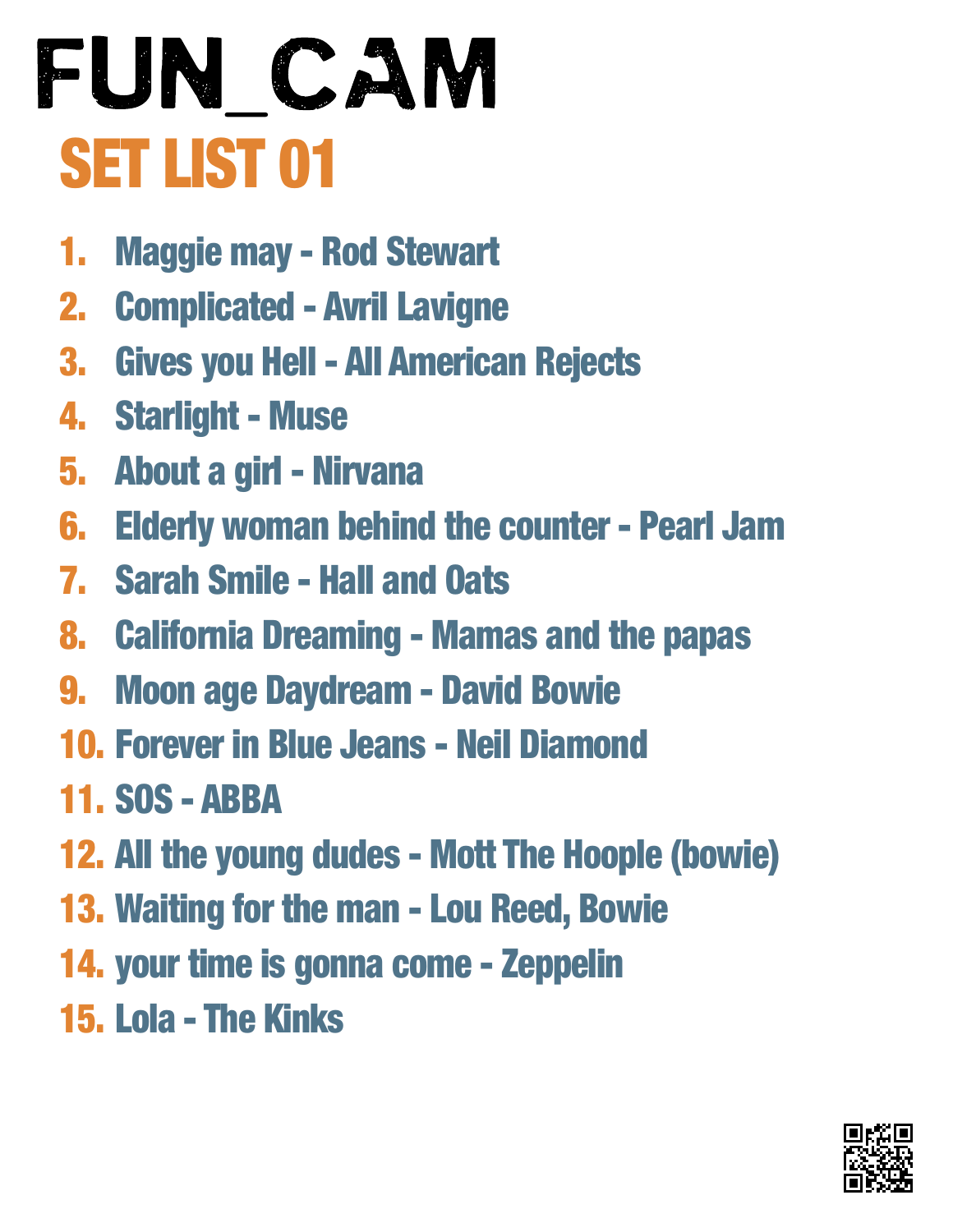- 1. Dirty work - Steely Dan
- 2. Tell me why - Neil Young
- 3. I've just seen a face - Beatles
- 4. Lithium Nirvana
- 5. Don't let me down Beatles
- 6. Betty Davis Eyes Kim Cairns
- 7. Sweet Caroline Neil Diamond
- 8. Starman David Bowie
- 9. Borderline Madonna
- 10. Africa Toto
- 11. Do ya think I'm sexy Rod Stewart
- 12. The weight The Band
- 13. Ziggy Stardust David Bowie
- 14. The Night they drove old dixie down The Band

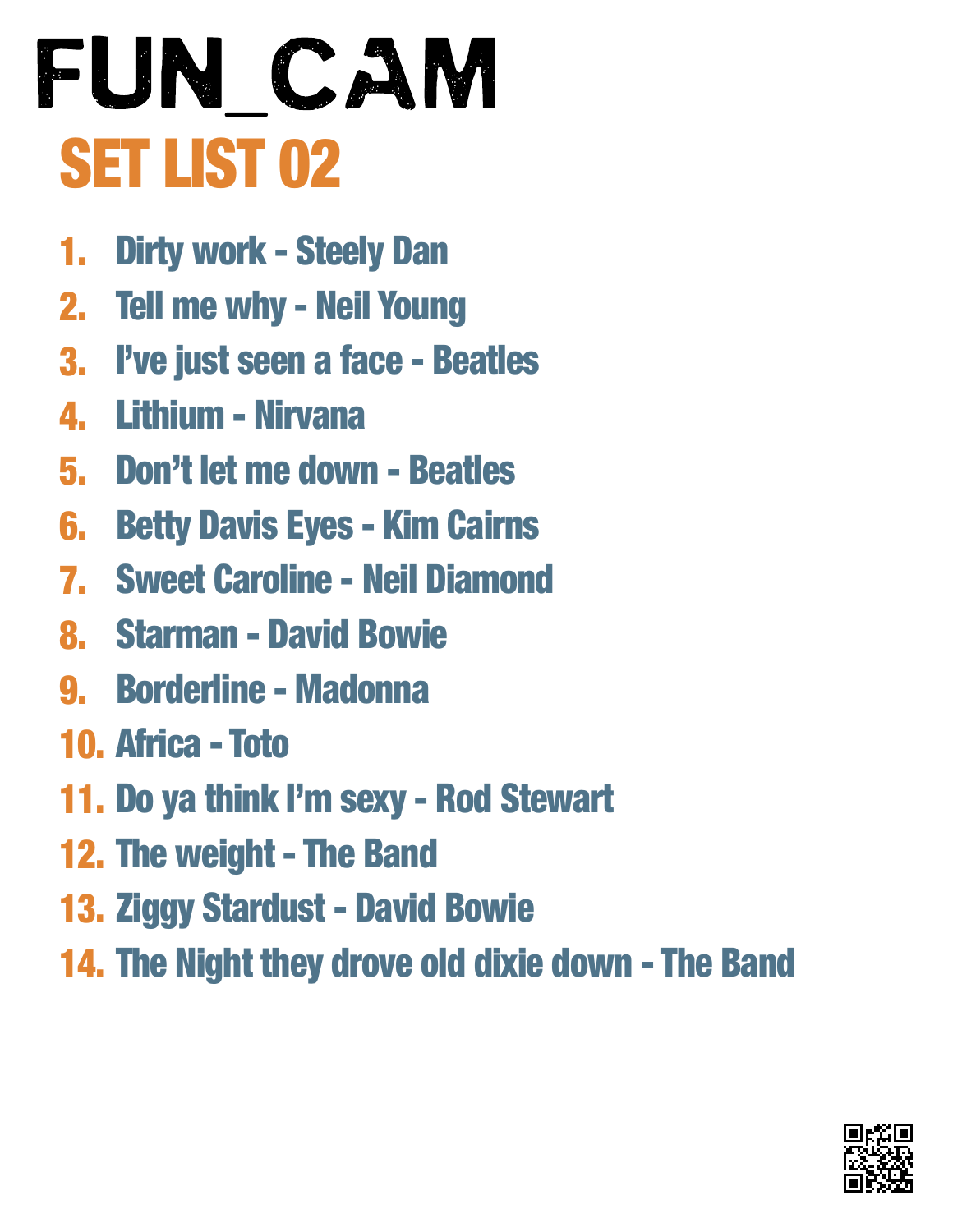- 1. Oh Darling - Beatles
- 2. Say it Ain't So - Weezer
- 3. Lake of Fire Nirvana The Meat Puppets
- 4. Out on the weekend - Neil young
- 5. Use Somebody Kings of Leon
- 6. Friend of a devil Grateful Dead
- 7. Shelter ray Lamantagne
- 8. Goo Goo Dolls Slide
- 9. Night moves Bob Seger
- 10. Hollywood nights Bob Seger
- 11. America Simon & Garfunkel
- 12. Fooled around and fell in love Elvin Bishop
- 13. Changes David Bowie
- 14. Going to California Zeppelin
- 15. Always something there to remind me Naked Eyes

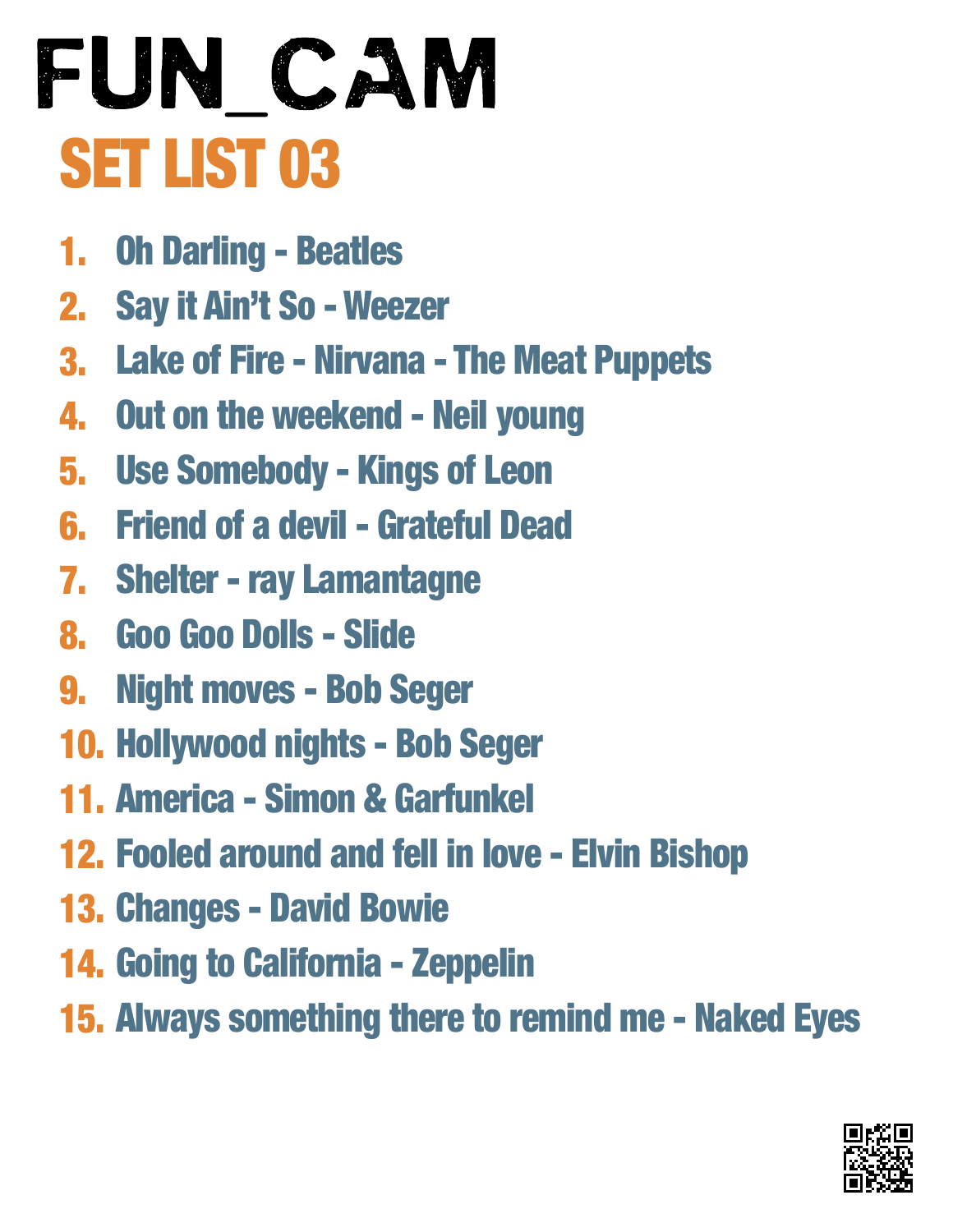- 1. Have you ever seen the rain - CCR
- 2. Joey - Concrete Blonde
- 3. Under the bridge RHCP
- 4. Somebody Told me The Killers
- 5. Wild horses Stones
- 6. Rich Girl Hall and Oats
- 7. Life on Mars David Bowie
- 8. Long Train Running - The Doobie Brothers
- 9. Times like these Foo Fighters
- 10. Valerie Amy Winehouse
- 11. Hotel Zorba The White Stripes
- 12. Like a Rolling Stone Bob Dylan
- 13. Rock with you Michael Jackson
- 14. I saw the light Todd Rundgren
- 15. Teenage Dirt bag Wheatus

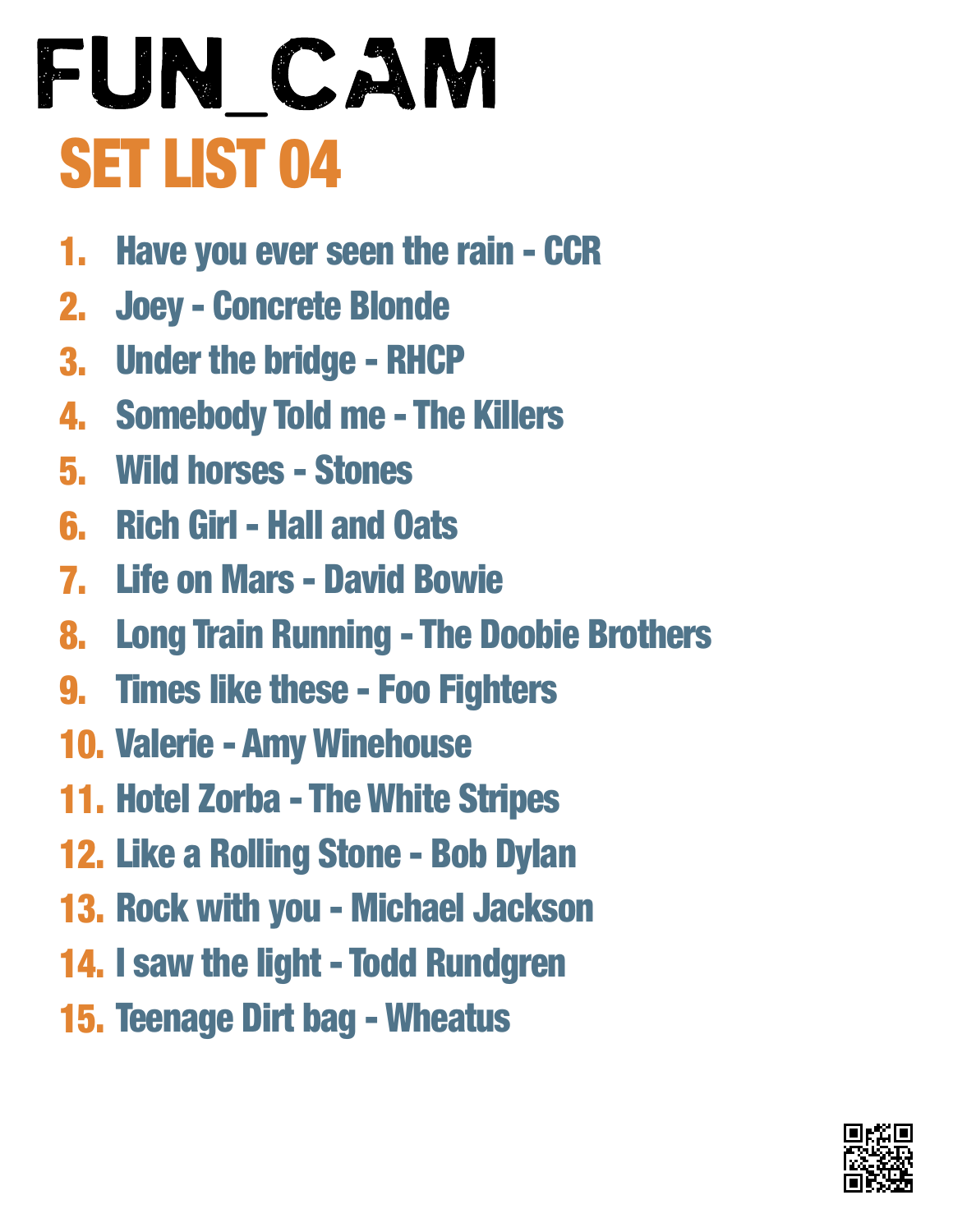- 1. God only knows - Beach Boys
- 2. How deep is your love - The Bee Gees
- 3. Tonight's the night Rod Stewart
- 4. Poker face - Lady Gaga
- 5. Hit me baby Britney Spears
- 6. Hotel California The Eagles
- 7. Dream a little dream Mamas and the papas
- 8. Let it bleed Stones
- 9. 22 Taylor Swift
- 10. Fortunate Son CCR
- 11. It's raining again Supertramp
- 12. 50 ways to leave your lover Paul Simon
- 13. Listen to the Music The Doobie Brothers
- 14. Everlong Foo Fighters
- 15. Southern man Neil Young

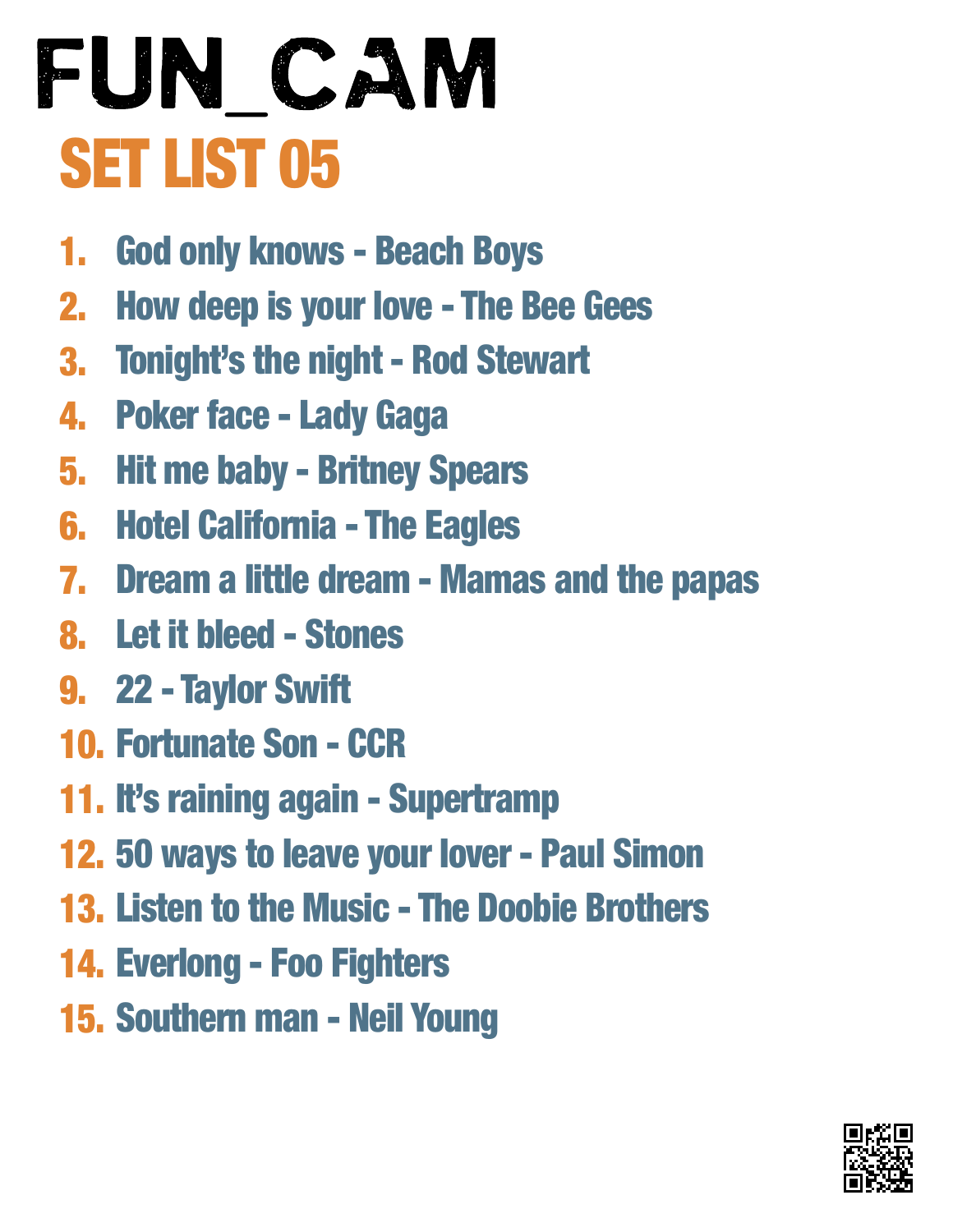- 1. Supalonely - Beneé
- 2. Mr. Brightside - The Killers
- 3. Heart of gold Neil young
- 4. Tears dry on their own - Amy Winehouse
- 5. Other side RHCP
- 6. Rolling in the deep Adele
- 7. Malibu Miley Cirus
- 8. Roxanne The Police
- 9. I wanna dance with somebody Whitney Houston
- 10. Stay Lisa Loeb
- 11. I Ain't Missing You John Waite
- 12. Goo Goo Dolls Iris
- 13. I'm no good Amy Winehouse
- 14. Still the same Bob Seger
- 15. Every time you go Paul Young